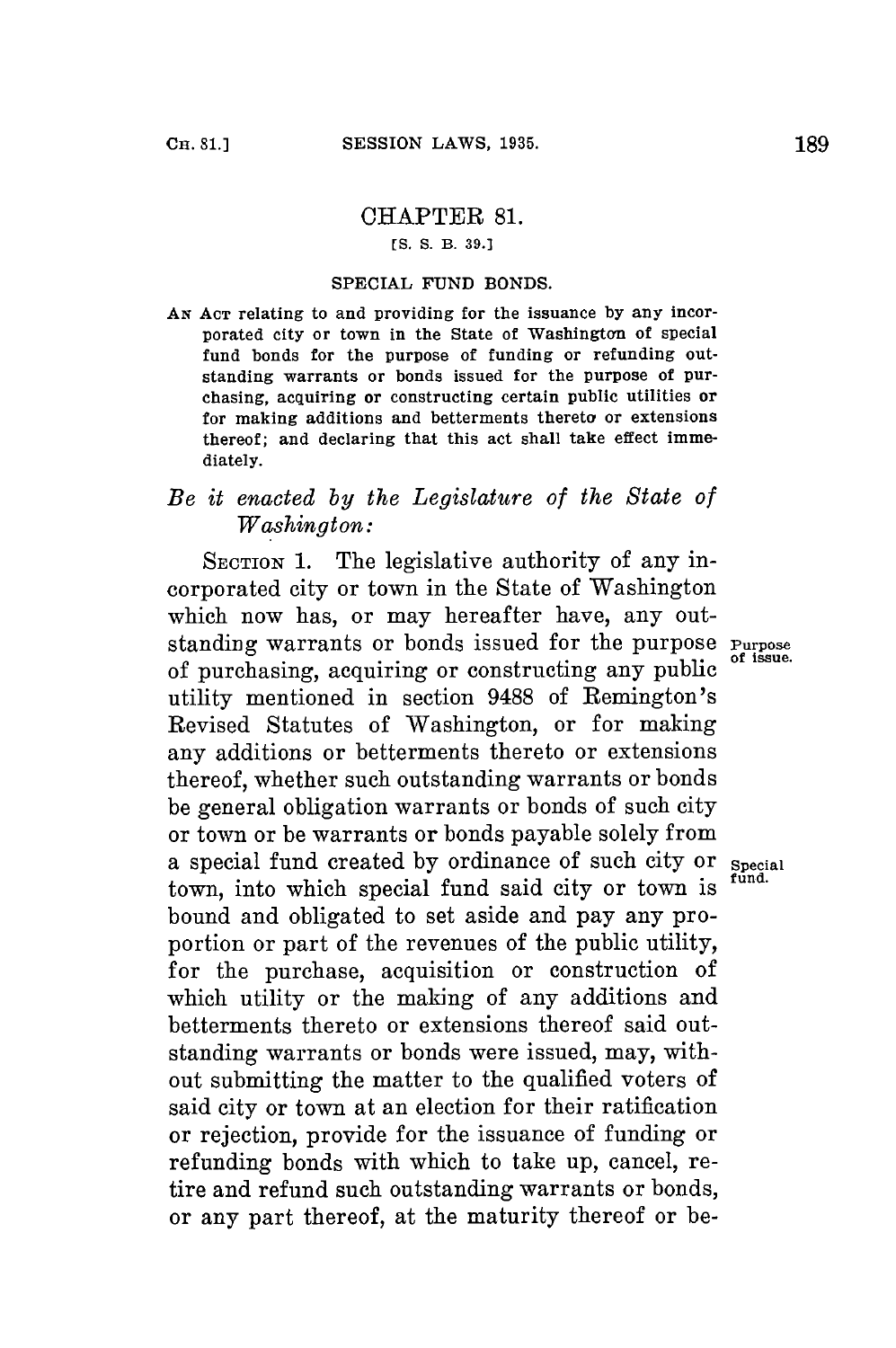fore the maturity thereof, if the same be subject to call for prior redemption, all in the manner hereinafter provided. **I**

**SEC.** 2. The funding or refunding bonds to be issued under the provisions of this act shall not be<br>a general indebtedness of the city or town issuing Payable **a** general indebtedness of the city or town issuing from special fund. **the same, but shall be payable, both principal and** interest, solely from a special fund created therefor **by** ordinance as hereinafter provided. Each such funding or refunding bond shall state upon its face that it is payable from a special fund, naming the said fund and the ordinance creating it.

**SEc. 3.** At the option of the legislative authority of any such city or town, various series and issues of outstanding warrants or bonds, or parts of various series and issues of outstanding warrants or bonds, issued for the purpose of purchasing, acquiring or constructing any public utility mentioned in section **Single issue** 9488 of Remington's Revised Statutes of Washing- **of funding or refunding,** ton, or for making any additions or betterments thereto or extensions thereof, may be funded or refunded hereunder **by** a single issue of funding or refunding bonds. No proportion or part of the revenues of any one such public utility shall be pledged **for** the payment of funding or refunding bonds issued hereunder to fund or refund outstanding warrants or bonds issued **for** the purpose of purchasing, acquiring or constructing, or for making any additions or betterments to or extensions of, any other such public utility.

SEc. 4. Whenever the legislative authority of any such city or town shall determine to issue funding or refunding bonds under the provisions of this act, such legislative authority shall provide therefor **Creation of by** ordinance, which ordinance shall create a special **special fund.** fund for the sole purpose of paying such funding or refunding bonds and the interest thereon, into which special fund such ordinance shall bind and obligate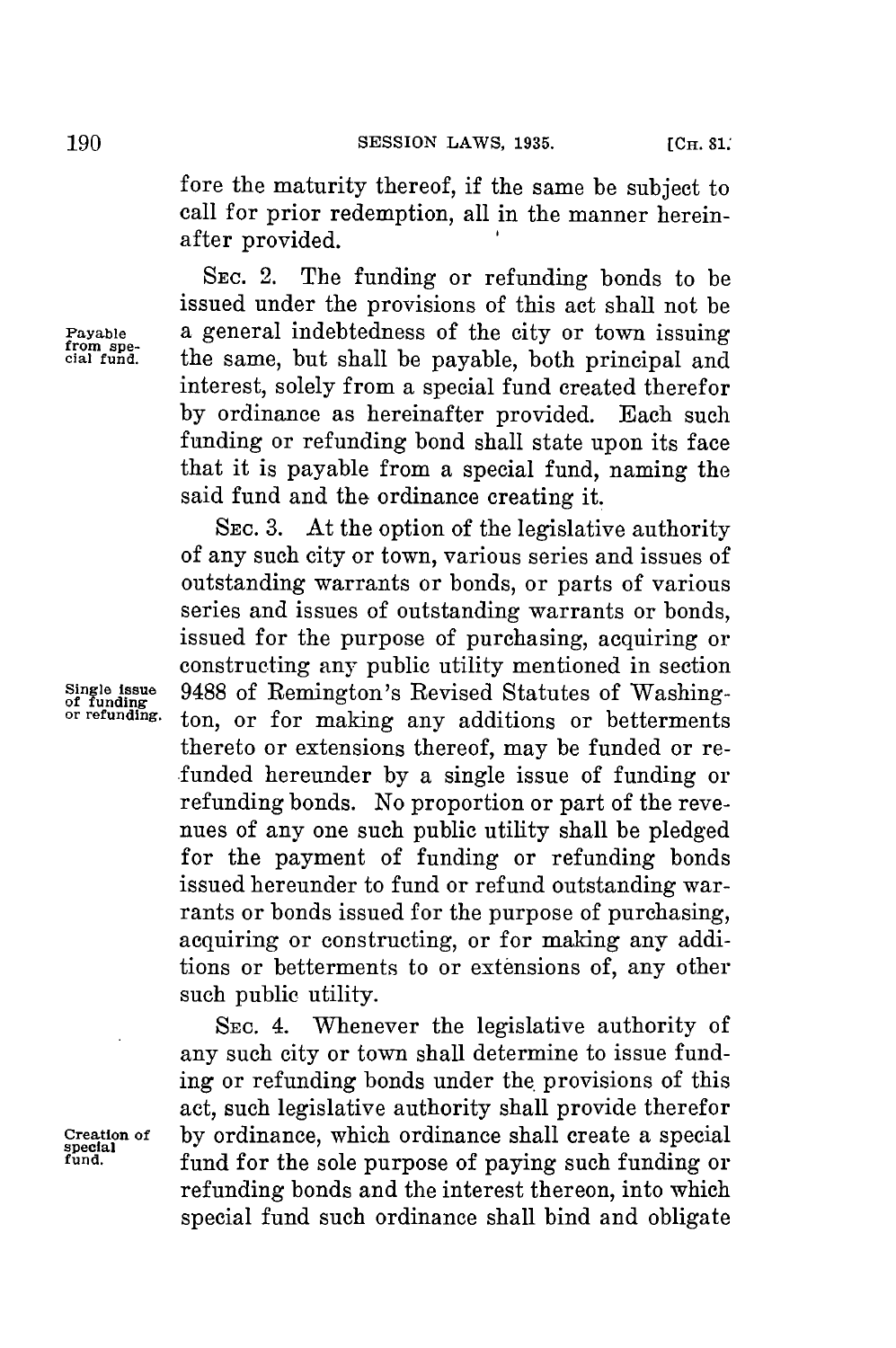such city or town to set aside and pay a fixed amount without regard to any fixed proportion out of the gross revenues of such public utility from time to time as provided in said ordinance. In creating any such special fund, the legislative authority of such city or town shall have due regard to the cost of operation and maintenance of such utility as constructed or added to, and to any proportion or part of the revenues of such utility previously pledged as **cost of** a fund for the payment of bonds, warrants or other indebtedness, and shall not bind and obligate such city or town to set aside into such special fund a greater amount of the revenues and proceeds of such utility than in their judgment will be available over and above such cost of maintenance and operation and the amount or proportion, if any, of the revenues thereof so previously pledged. Any funding or refunding bond, together with the interest thereon, issued hereunder against any such special fund shall be a valid claim of the holder thereof **Valid claim.** only as against the said special fund, and the amount of the revenues of such utility pledged to such fund, and shall not constitute an indebtedness of such city or town within the meaning of constitutional or statutory provisions and limitations. Said funding or refunding bonds shall be sold in such manner as the corporate authorities shall deem for the best interests of such city or town. The coupon rate of interest on funding or refunding bonds to be issued hereunder shall not exceed the coupon rate of interest on warrants or bonds to be funded or refunded thereby. Interest on said funding or refunding bonds shall be Interest. paid semi-annually. Said funding or refunding bonds shall be executed in such manner and payable at such time or times and place or places as the legislative authority of such city or town shall **by** ordinance determine. Nothing in this act shall be so construed as to prevent any such city or town from